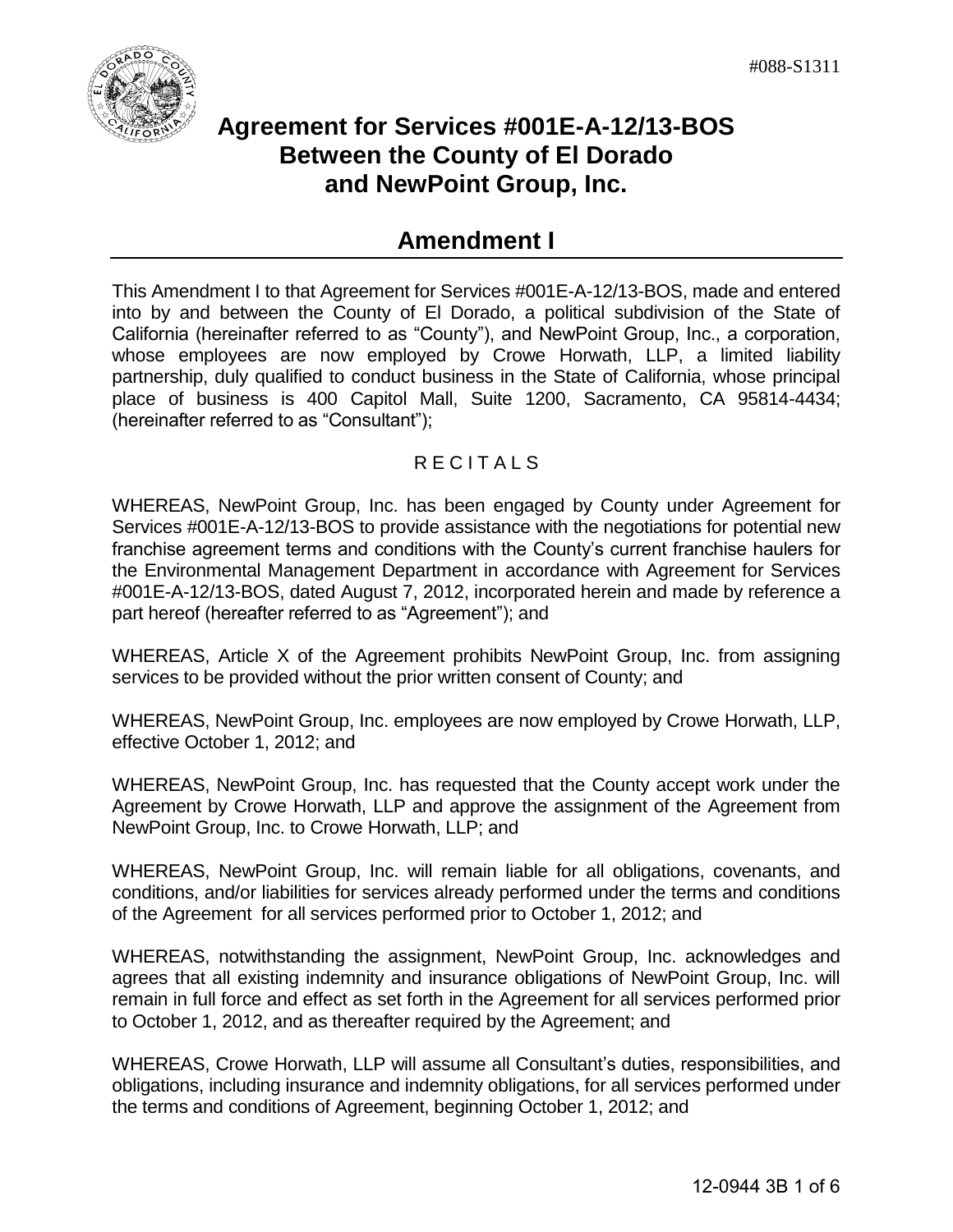WHEREAS, the parties hereto have mutually agreed to amend Article IV - Compensation for Services to change the titles of employees performing work under the Agreement; and

WHEREAS, the parties hereto have mutually determined and agreed to amend Article XIV – Notice to Parties; and

WHEREAS, the parties hereto have mutually agreed to amend the Agreement to include Article XXXII, a provision that expressly states the terms of the County's approval of the assignment of the Agreement from NewPoint Group, Inc. to Crowe Horwath, LLP.

WHEREAS, the parties hereto have mutually agreed that Crowe Horwath, LLP shall fulfill the terms and conditions of the Agreement and of this Amendment I to said Agreement;

NOW THEREFORE, the parties agree to amend the Agreement as follows and County approves of the assignment of the Agreement from NewPoint Group, Inc. to Crowe Horwath, LLP on the following terms and conditions:

#### **ARTICLE IV**

#### **Compensation for Services:**

A. For satisfactory services provided herein, County agrees to pay Consultant monthly upon receipt of itemized invoice(s) detailing a description of work performed (identifying number of hours worked, individuals' name, and position) on a time basis. Payment shall be made within forty-five (45) days following County's receipt and approval of invoices.

 Hourly rates for Work performed shall be specified as follows: Director ………………………………………………\$175.00 per hour Senior Manager (formerly, Principal)................ \$150.00 per hour Consultants (formerly, Associates)…………….… \$115.00 per hour

In addition to the above, the County shall also reimburse Consultant for reasonable costs without markup of mailing, photocopying, and long distance telephone calls.

B. The total payment under this Agreement to Consultant **SHALL NOT EXCEED Seventy Nine Thousand Dollars and 00/100 (\$79,000).**

#### **ARTICLE XIV**

**Notice to Parties:** All notices to be given by the parties hereto shall be in writing and served by depositing same in the United States Post Office, postage prepaid and return receipt requested. Notices to County shall be in duplicate and shall be addressed as follows: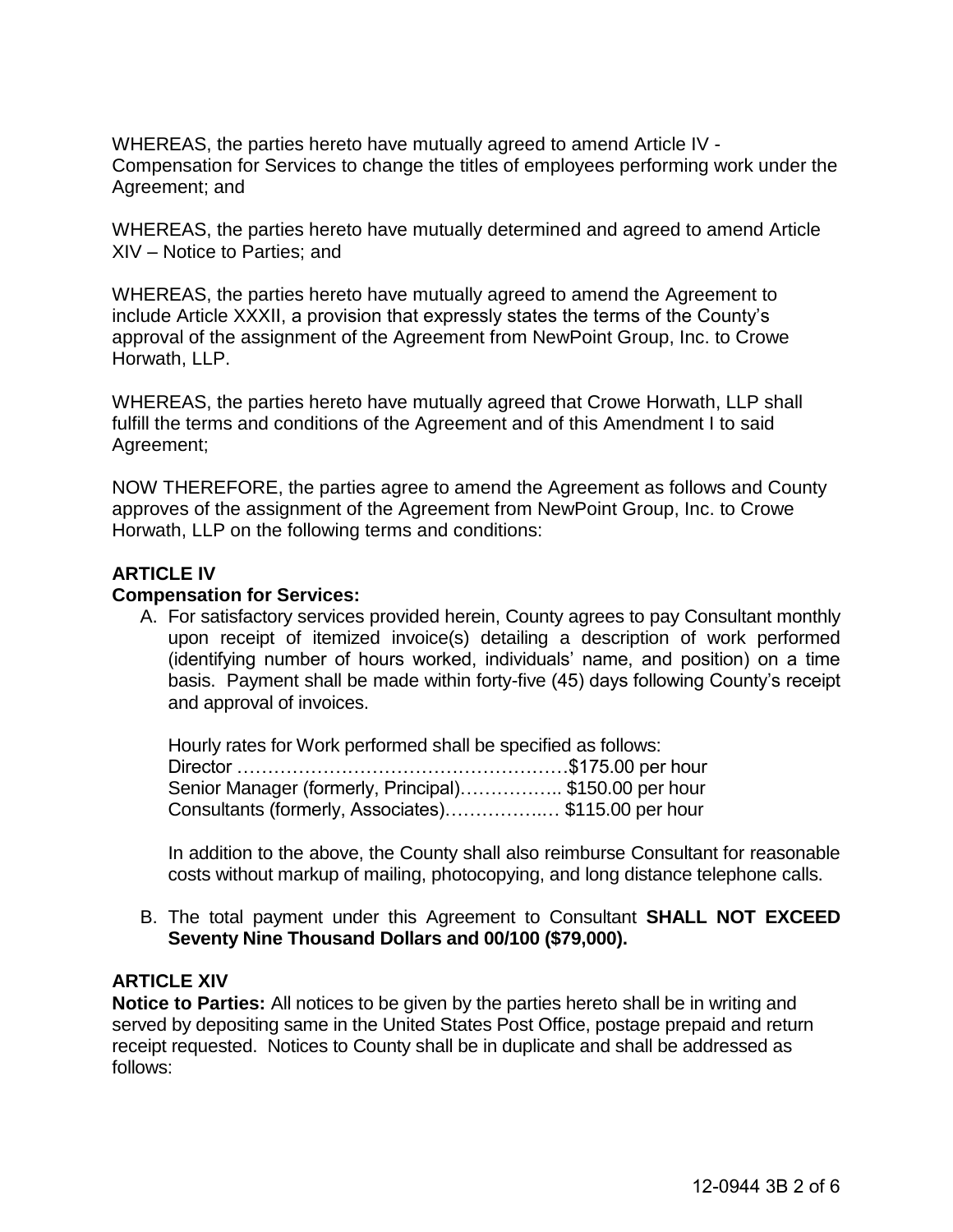COUNTY OF EL DORADO Environmental Management Department 2850 Fairlane Court, Building "C" Placerville, CA 95667 ATTN: Gerri Silva, Director

or to such other location as the County directs.

with a carbon copy to

COUNTY OF EL DORADO CHIEF ADMINISTRATIVE OFFICE PROCUREMENT AND CONTRACTS DIVISION 360 FAIR LANE, BUILDING "B" PLACERVILLE, CA 95667 ATTN: TERRI DALY, PURCHASING AGENT

Notices to Consultant shall be addressed as follows:

Crowe Horwath, LLP 400 Capitol Mall, Suite 1200 Sacramento, CA 95814-4434 ATTN: James A. Gibson, Director

or to such other location as the Consultant directs.

#### **Article XXXII**

**Assignment:** Pursuant to Article X, Assignment and Delegation, of the Agreement, County approves the assignment of the Agreement from NewPoint Group, Inc. (previous Consultant) to Crowe Horwath, LLP (Consultant), effective October 1, 2012, on the following terms and conditions. Crowe Horwath, LLP, assumes all duties, covenants, obligations, and responsibilities, including all indemnity and insurance obligations, of the Consultant under Agreement #001E-A-12/13-BOS and all amendments thereto, and is responsible for executing, performing, and providing all work and services as of October 1, 2012, in accordance with all terms and conditions as set forth in and as defined in Agreement #001E-A-12/13-BOS and all amendments thereto. NewPoint Group, Inc. shall remain liable, jointly and severally, for all work performed and services provided prior to October 1, 2012 and all of NewPoint Group's insurance and indemnity obligations set forth in the Agreement shall remain in full force and effect on the terms set forth in the Agreement notwithstanding the assignment of the Agreement.

Except as herein amended, all other parts and sections of the Agreement shall remain unchanged and in full force and effect.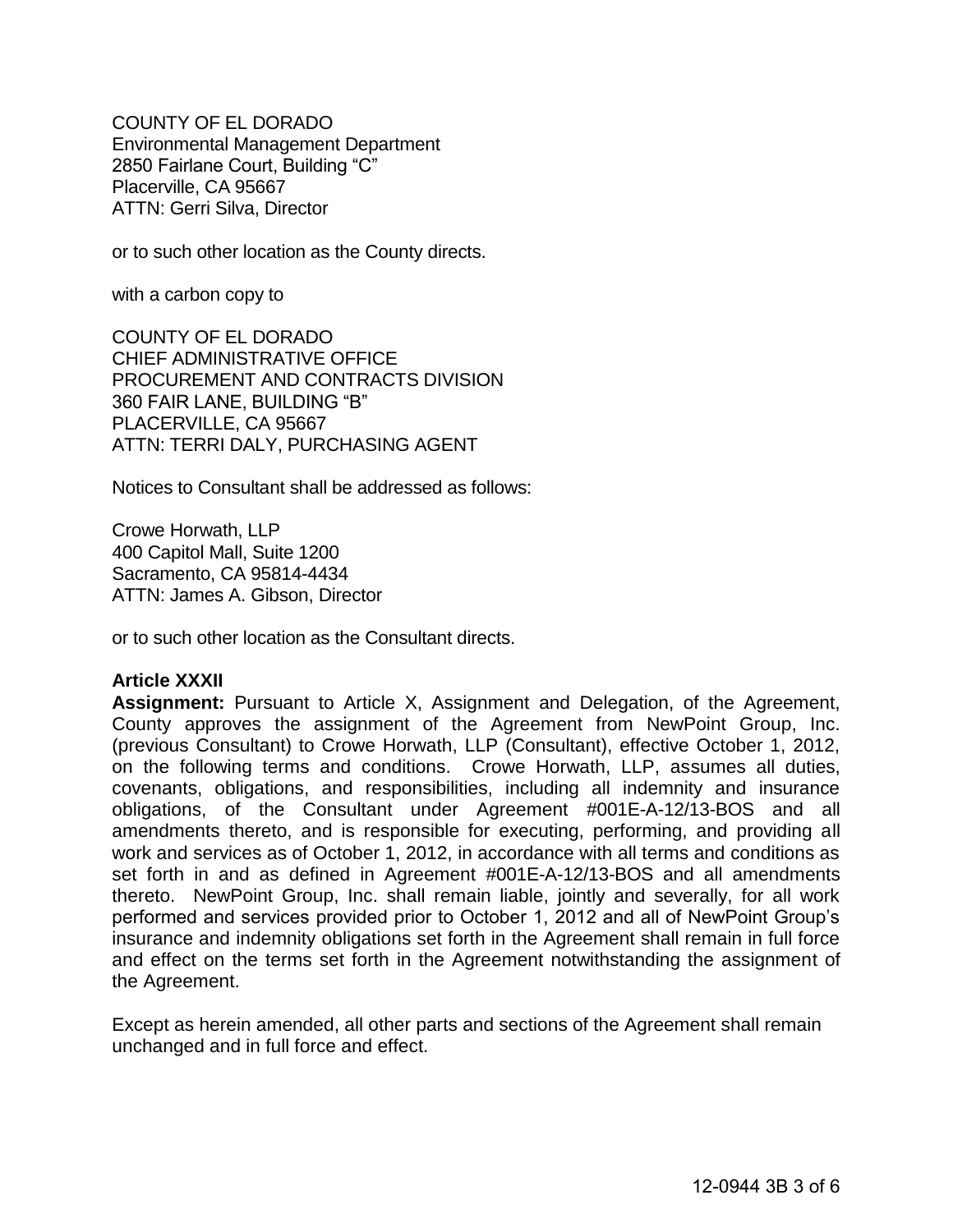## **Requesting Contract Administrator Concurrence:**

By: \_\_\_\_\_\_\_\_\_\_\_\_\_\_\_\_\_\_\_\_\_\_\_\_\_\_\_\_\_\_\_\_\_\_\_\_ Date: \_\_\_\_\_\_\_\_\_\_\_\_\_\_\_\_\_

 Gerri Silva **Director** Environmental Management Department

#### **Requesting Department Head Concurrence:**

By: \_\_\_\_\_\_\_\_\_\_\_\_\_\_\_\_\_\_\_\_\_\_\_\_\_\_\_\_\_\_\_\_\_\_ Date: \_\_\_\_\_\_\_\_\_\_\_\_\_\_\_\_\_\_

 Gerri Silva Director Environmental Management Department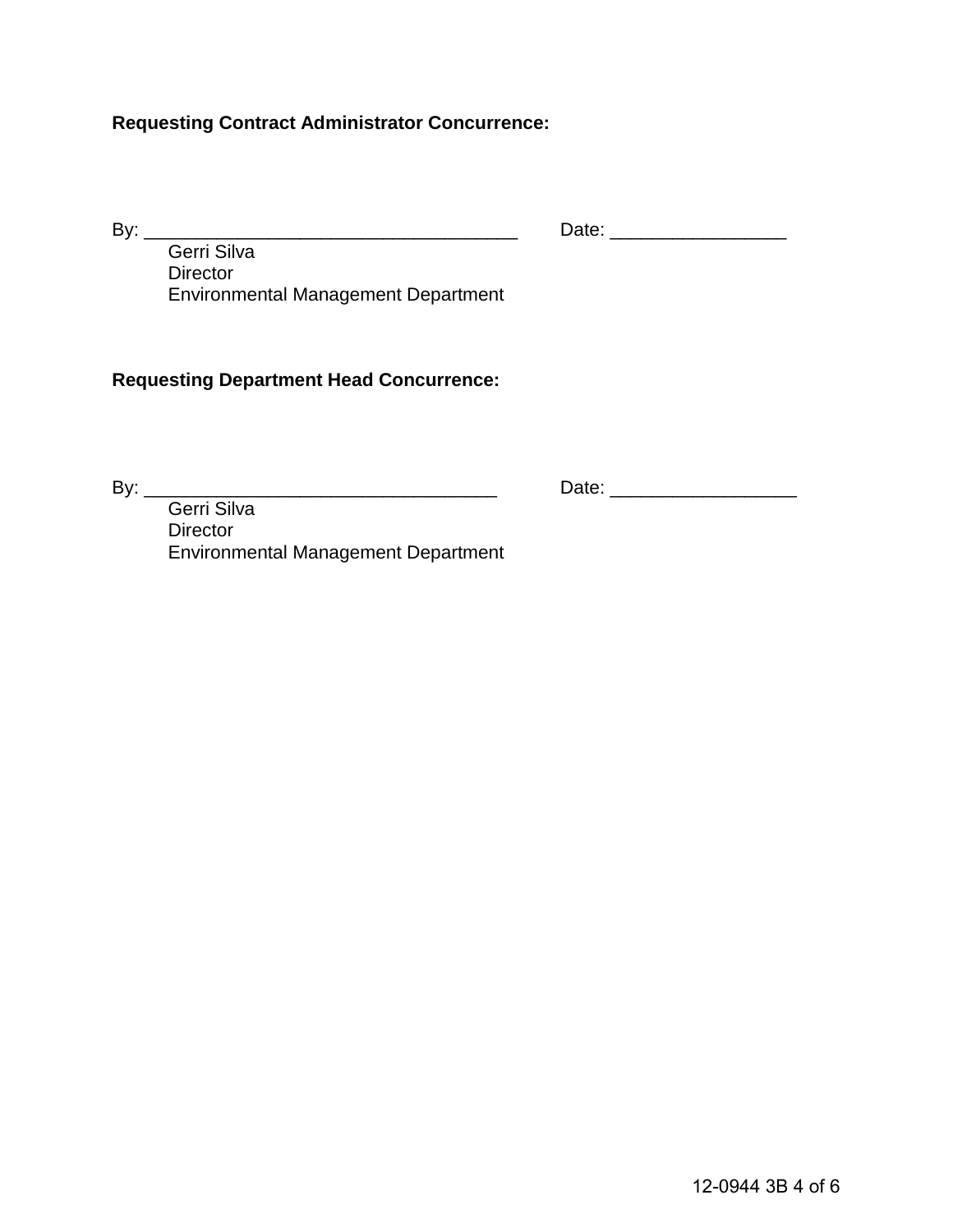**IN WITNESS WHEREOF**, the parties hereto have executed this Amendment I to that Agreement for Services #001E-A-12/13-BOS on the dates indicated below, the latest of which shall be deemed to be the effective date of this Amendment I.

### **-- COUNTY OF EL DORADO --**

Dated:

By:

Chair Board of Supervisors "County"

ATTEST: James S. Mitrisin Clerk of the Board of Supervisors

Deputy Clerk

## **--PREVIOUS CONSULTANT--**

NewPoint Group, Inc. A California Corporation

By: Dated:

 James A. Gibson **Director** "Consultant"

Attest:

By: <u>Dated:</u> Dated: <u>Dated:</u> Dated: 2009.

 Edward R. Kaempf Corporate Secretary

By: <u>Dated:</u> Dated: 2008.